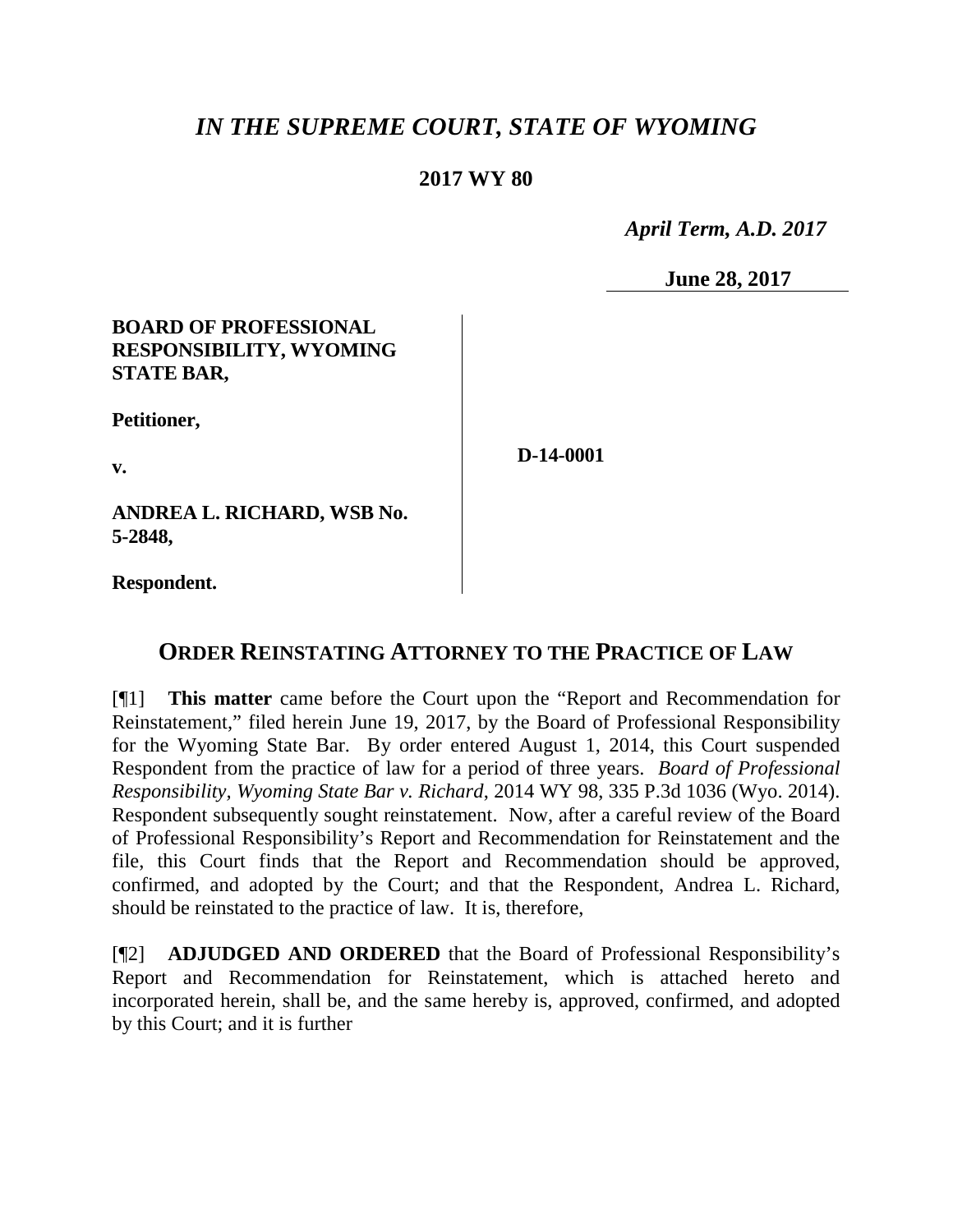[¶3] **ADJUDGED AND ORDERED** that the Respondent, Andrea L. Richard, be, and hereby is, reinstated to the practice of law in Wyoming, effective August 1, 2017; and it is further

[¶4] **ORDERED** that, pursuant to Section 4(a)(iv) of the Disciplinary Code for the Wyoming State Bar, this Order Reinstating Attorney to the Practice of Law, along with the incorporated Report and Recommendation for Reinstatement, shall be published in the Wyoming Reporter and the Pacific Reporter; and it is further

[¶5] **ORDERED** that the Clerk of this Court shall docket this Order Reinstating Attorney to the Practice of Law, along with the incorporated Report and Recommendation for Reinstatement, as a matter coming regularly before this Court as a public record; and it is further

[¶6] **ORDERED** that the Clerk of this Court transmit a copy of this Order Reinstating Attorney to the Practice of Law to the members of the Board of Professional Responsibility and to the clerks of the appropriate courts of the State of Wyoming.

[ $\textsf{N}$ 7] **DATED** this 28<sup>th</sup> day of June, 2017.

### **BY THE COURT:\***

 $\sqrt{s}$ 

#### **E. JAMES BURKE Chief Justice**

**\***Justice Hill took no part in the consideration of this matter.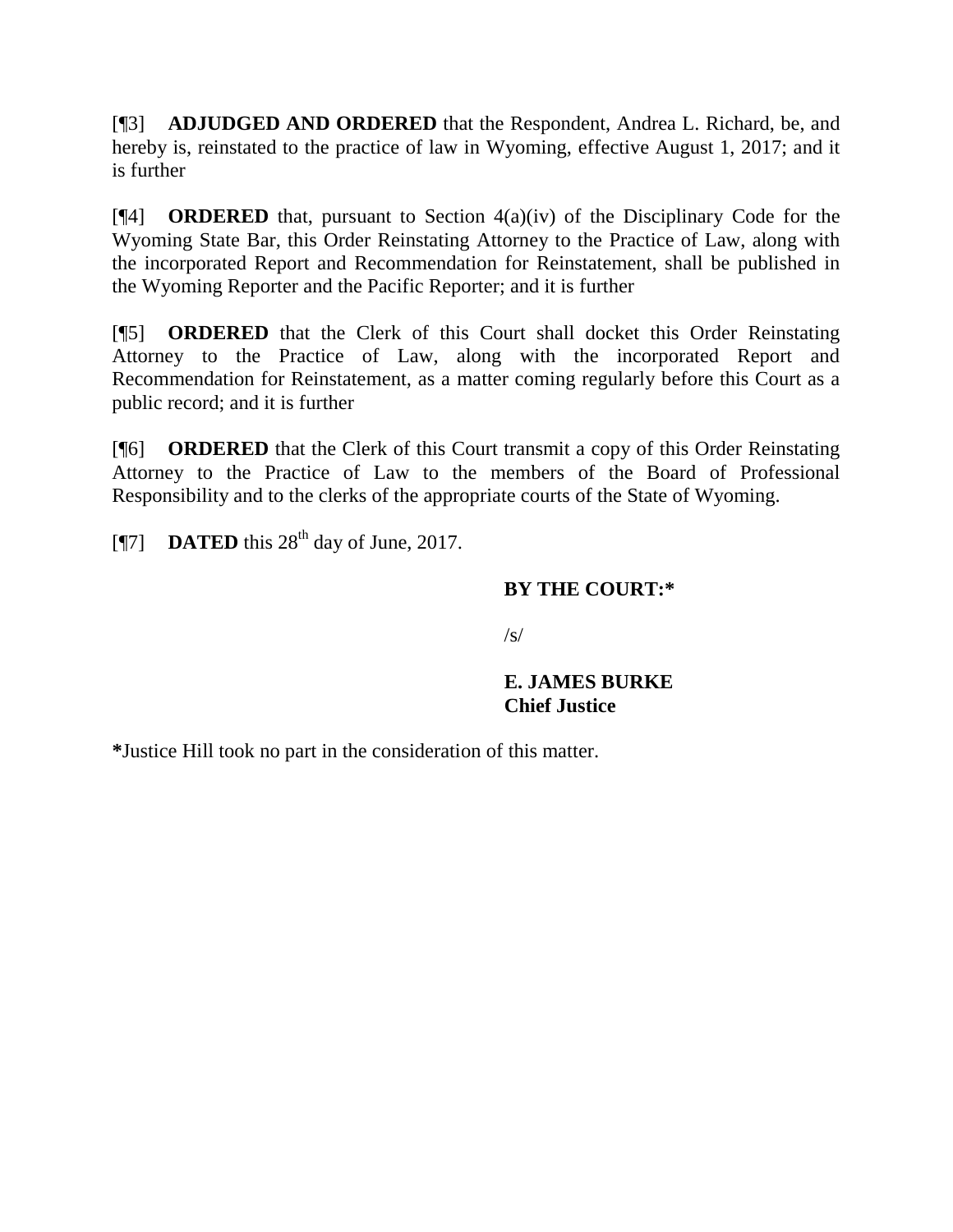#### IN THE SUPREME COURT STATE OF WYOMING

BOARD OF PROFESSIONAL RESPONSIBILITY, WYOMING STATE BAR, Petitioner,

IN THE SUPREME COURT STATE OF WYOMING FILED

**JUN 19 2017** PATRICIA BENNETT

D-14-0001

v.

 $\sim$   $\sim$ 

ANDREA L. RICHARD, WSB No. 5-2848, Respondent.

## REPORT AND RECOMMENDATION FOR REINSTATEMENT

)

The Board of Professional Responsibility (the "Board") convened by telephone conference call on the  $12<sup>th</sup>$  day of June, 2017, to consider the Petition for Reinstatement submitted by Respondent, Andrea L. Richard, and the Stipulated Motion for Reinstatement filed by Bar Counsel and Respondent. Present on the call were all members of the Board; Mark W. Gifford, Bar Counsel; Shannon Howshar, assistant to Bar Counsel; Brandi Robinson, Board Clerk; Respondent Andrea L. Richard; Melinda R. McCorkle, counsel for Respondent; and James R. Clary, Jr., one of Respondent's lawyers in prior proceedings before the Wyoming Supreme Court. The Board having reviewed the stipulation, the supporting affidavit of Respondent, the procedural history of the case as forth in the attachments, and being otherwise fiilly advised in the premises, finds and recommends as follows:

#### **Findings**

1. On May  $3<sup>rd</sup>$ , 2017, Respondent filed a Verified Petition for Reinstatement.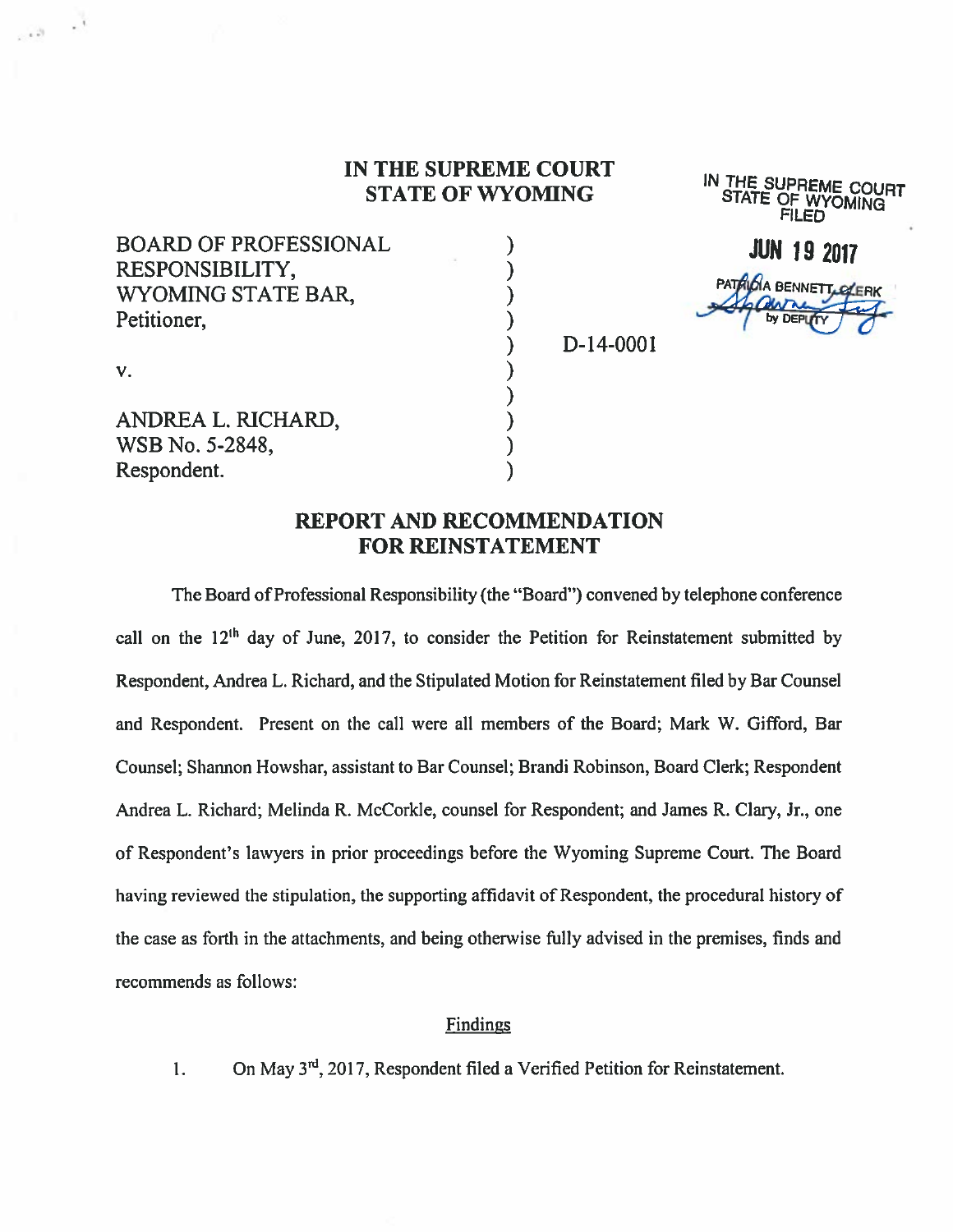2. Respondent was admitted to the Wyoming State Bar in 1991 and practiced law continuously in Wyoming until 2014, when disciplinary proceedings initiated in 2009 culminated with an order suspending Respondent from the practice of law for three years, commencing August 1, 2014. Board of Professional Responsibility v. Richard, 2014 WY 98, 335 P.3d 1036 (Wyo. 2014).

فبالقبي

3. The order of suspension approved, confirmed and adopted the Board's report and recommendation filed January 2, 2014, which followed a disciplinary hearing before the Board held from July 29 through August 2, 2013.

4. The matter came before the Board on Bar Counsel's Fourth Amended Formal Charge, which alleged that Respondent had violated various provisions of the Wyoming Rules of Professional Conduct in seven (7) different litigation cases during the years 2007 through 2012.

5. Specifically, the Board and the Court found that Andrea Richard violated Wyo. R. Prof. Conduct 3.1, Meritorious Claims and Contentions, in the Fields matter, the AECOM matter, the Shindell matter and the Dorf matter. Richard, supra, 335 P.3d at 1052-53. The Board and the Court found that Andrea Richard violated Wyo. R. Prof. Conduct 3.2, Expediting Litigation, by failing to fulfill her obligation to expedite litigation in the Fields, AECOM, Sterrett and Haden matters. Richard, supra, 335 P.3d at 1054. The Board and the Court found that Andrea Richard violated Wyo. R. Prof. Conduct 3.3, Candor Toward the Tribunal, in the AECOM, Sterrett and Shindell matters. Richard, supra, 335 P.3d at 1055. The Board and the Court found that Andrea Richard violated Wyo. R. Prof. Conduct 3.4, Fairness to Opposing Party and Counsel in the Fields, AECOM, Sterrett, Haden, Miller and Dorf matters. The Board and the Court further found that Ms. Richard violated her obligations in Wyo. R. Prof. Conduct 3.5, Impartiality and Decorum of the Tribunal, in the MilIer matter. Richard, supra, 335 P.3d at 1055. The Board and the Court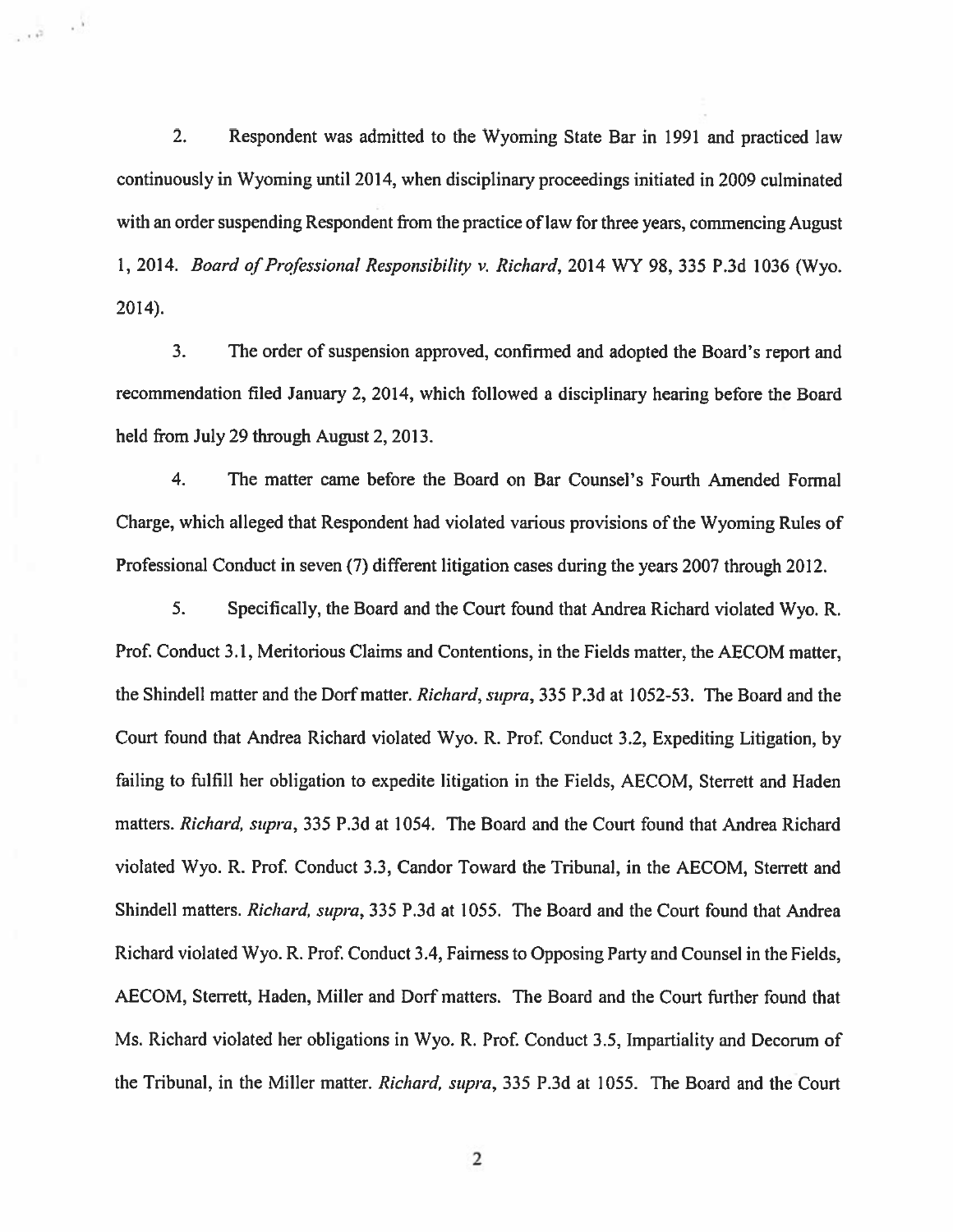concluded that Ms. Richard violated Rule 8.4(c), Misconduct — involving dishonesty, fraud, deceit or misrepresentation by making misrepresentations concerning discovery and other matters in the AECOM, Sterrett, Haden and Shindell matters. Richard, supra, 335 P.3d at 1055. The Board and the Court likewise concluded that Andrea Richard violated Wyo. R. Prof. Conduct 8.4(d), Misconduct — conduct prejudicial to administration of justice in the AECOM, Sterrett, Shindell, Miller and Dorf matters. Richard, supra, 335 P.3d at 1055.

 $\frac{1}{2}$  ,  $\alpha$ 

6. The Board and the Court carefully considered the American Bar Association's Standards for Imposing Lawyer Discipline including the applicable aggravating and mitigating factors as set forth in detail in the Court's Order, Richard, supra, 335 P.3d at 1055-61. The Board recommended and the Court ordered a three year suspension, beginning August 1, 2014, plus the assessment of costs of the disciplinary proceedings and administrative fees. Richard, supra, 335 P.3d at 1063.

7. In an Order issued on August 1, 2014, the Wyoming Supreme Court approved, confirmed and adopted the Board's report and recommendation, with Respondent's three year suspension to begin immediately. The Court ordered Respondent to reimburse the Wyoming State Bar for costs associated with the disciplinary proceedings in the amount of \$ 41,770.76, as well as pay an administrative fee of \$500.00.

8. Respondent timely paid the costs and administrative fees ordered by the Court, and complied with and satisfied the requirements of Section 22 of the Disciplinary Code regarding notification of clients and opposing counsel, return of unearned fees, and security of records.

9. On May 3, 2017, Respondent filed a Verified Petition for Reinstatement.

10. Because this matter originated with formal charges that were filed prior to the July 1, 2015, effective date for the Rules of Disciplinary Procedure, the reinstatement provisions of the

3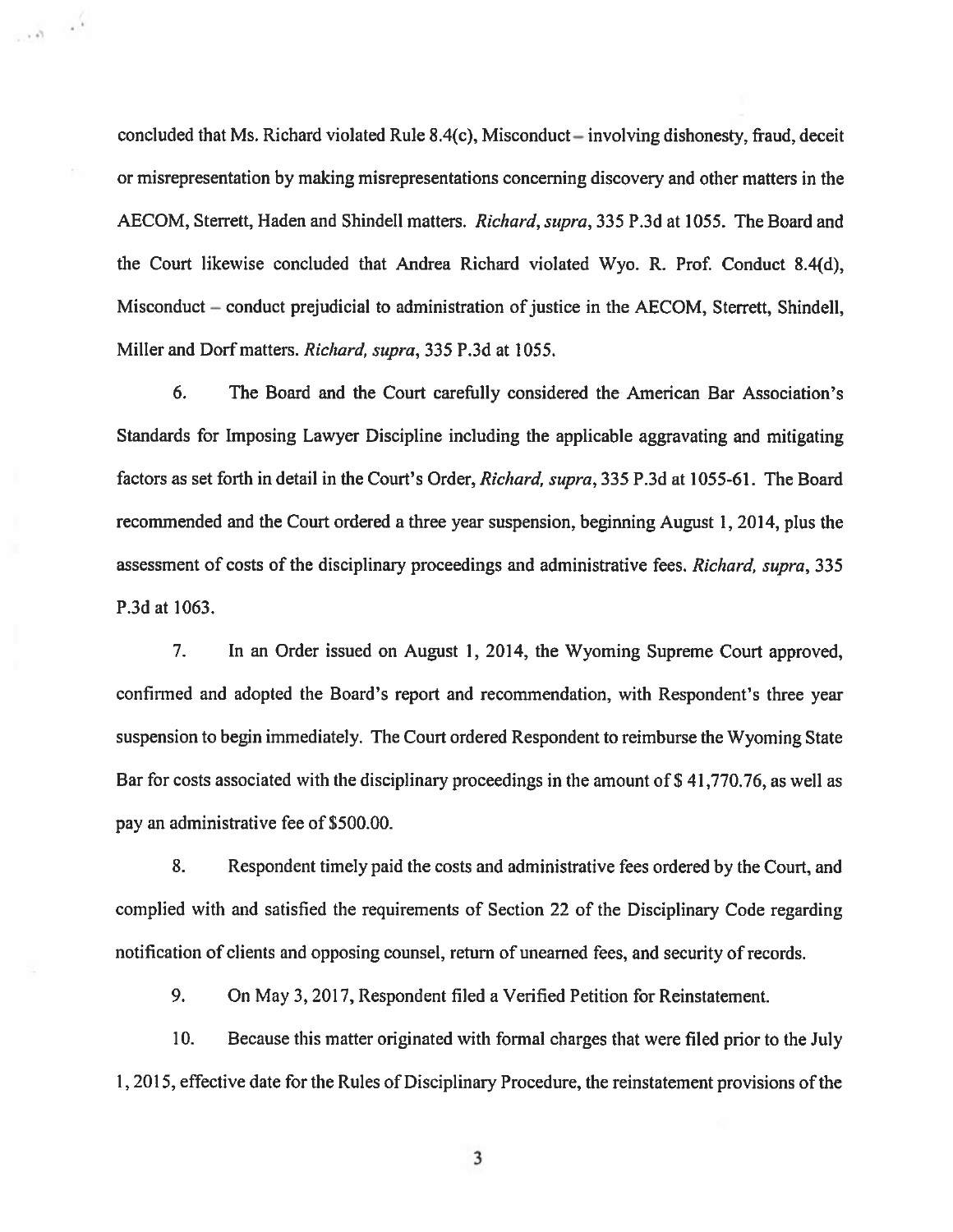Disciplinary Code for the Wyoming State Bar apply to this proceeding. Section 24 of the

Disciplinary Code, "Reinstatement After Suspension or Disbarment," provides as follows:

(b) An attorney who has been suspended for a specific period of greater than six (6) months may petition the BPR for reinstatement no sooner than ninety (90) days prior to the expiration of the period specified in the order of suspension unless another period is specified in the order, which petition shall include a certification that:

(i) all past annual license fees, the current year's annual license fee and any late charges have been paid in fuIl, in addition to all past and current annual fees for continuing legal education;

(ii) the attorney is current on all mandatory continuing legal education requirements;

(iii) there have been no claims or awards made in regard to an attorney on the client's security fund for which the fund has not been reimbursed; and

(iv) the attorney has complied with all other applicable conditions for reinstatement.

\*\*\*\*\*\*

(e) A fee of five hundred dollars (\$500.00) shall accompany the filing of a petition for reinstatement by a suspended attorney. \*\*\* In addition, the Court may order that the necessary expenses incurred in the investigation and processing of a motion for reinstatement be paid by the respondent.

(f) Following receipt of a petition for reinstatement, Bar Counsel and the attorney may stipulate to reinstatement by submitting to the BPR a written stipulation and affidavit of the attorney which provides a detailed description of the factual basis for compliance with the elements detailed below in subsection (g). Any such stipulation shall be approved or disapproved by the BPR. If the stipulation is approved, a report and recommendation shall be transmitted to the Court. If accepted by the Court, the Court shall issue its order stating that the attorney is reinstated to the practice of law, which may include any conditions the Court deems appropriate.

11. In her affidavit of factual basis submitted with the Petition for Reinstatement,

Respondent provided satisfactory evidence of her eligibility and suitability for reinstatement,

including:

 $\sim 8-10^8$ 

a. Respondent paid all costs and administrative fees required by the 2014 order

of suspension. Respondent has paid the \$500.00 filing fee for the present petition for reinstatement.

b. Since her 2014 suspension, Respondent has paid all required annual license

fees, including the license fee for 2016-2017.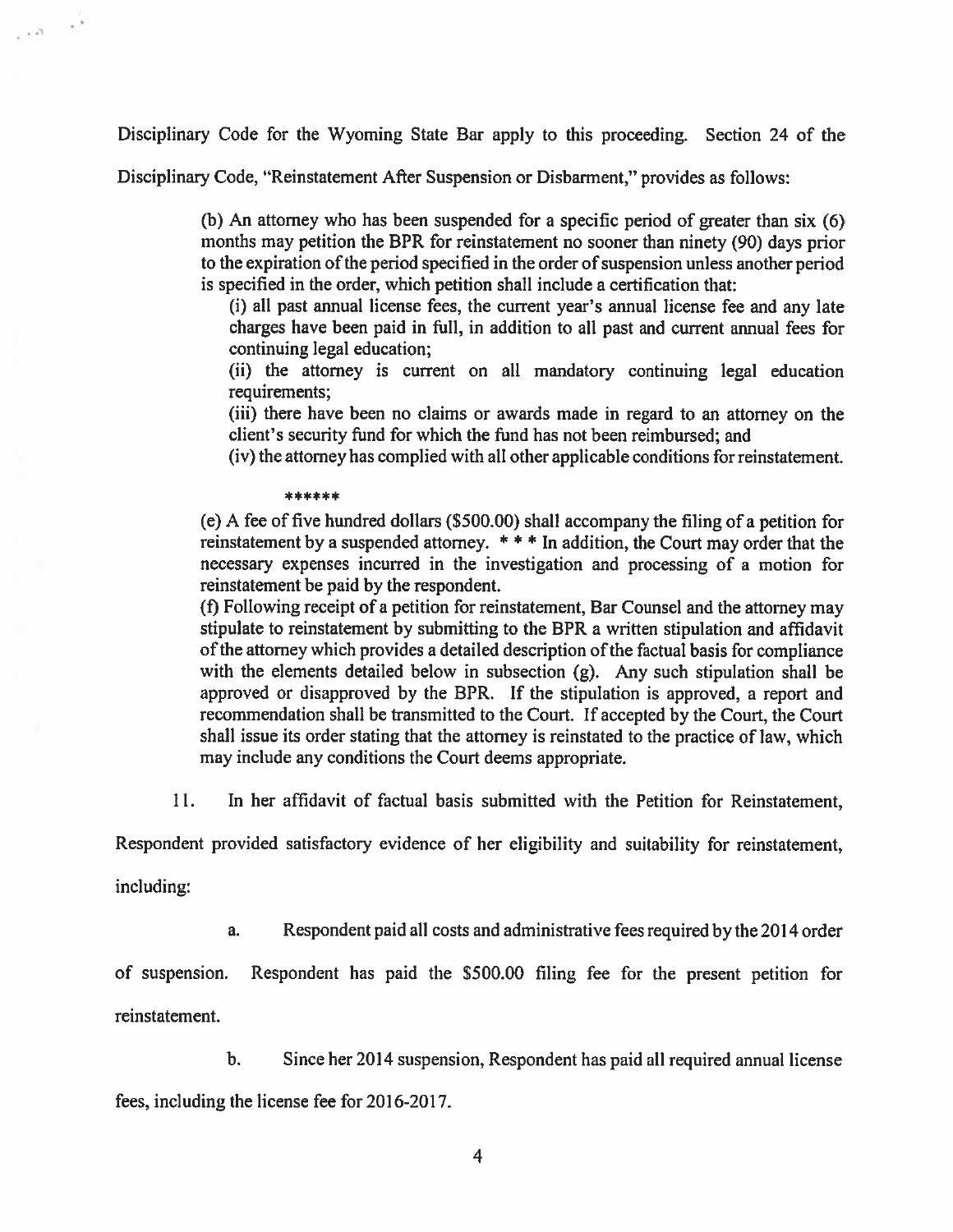c. Since her 2014 suspension, Respondent has remained compliant with her annual Continuing Legal Education (CLE) requirements, including the 2016 period just ended and 2017. Among the classes the Respondent has attended in the past three years was the Barsponsored ethics course "Pathways to Professional Practice," (September 10, 2015). Respondent also completed Bar accredited CLE courses including: "The Do's and Don'ts of Ethical Supervision under the Wyoming Rules of Professional Responsibility, (July 6, 2016); "What do the Proposed Changed to the WRCP Mean to Your Practice?" (September 1, 2016); "Basic Mediation Training," (30.25 hours commencing October 24, 2016); "A Conversation with the Court" (November 2, 2016).

 $\epsilon_{\rm e}$  ,  $\epsilon_{\rm e}$ 

d. Respondent has acknowledged that prior to her suspension, her practice had evolved to an unhealthy state with too many cases and inadequate resources to give each matter the time it merited. Respondent has committed substantial time and energy during her suspension to attaining insight and a new perspective on the importance of achieving a balanced and centered Iife. Those efforts have included attendance at classes, presentations and workshops at Respondent's church; counseling (something that was recommended in the Board's report and recommendation); and a ten (10) week, intensive business skills course through Central Wyoming College.

e. Respondent has accepted responsibility for the conduct that led to her suspension and is cognizant of the shortcomings upon which the Board based its decision to impose the suspension. Specifically, Respondent has carefiilly reviewed the 2014 Order of Suspension. Respondent has made careful study of the Rules of Professional Conduct, including those Respondent was found to violate in the suspension proceeding, and will endeavor to conduct herself in all respects in vigilant compliance with those Rules. Respondent is aware of the Bar's

5